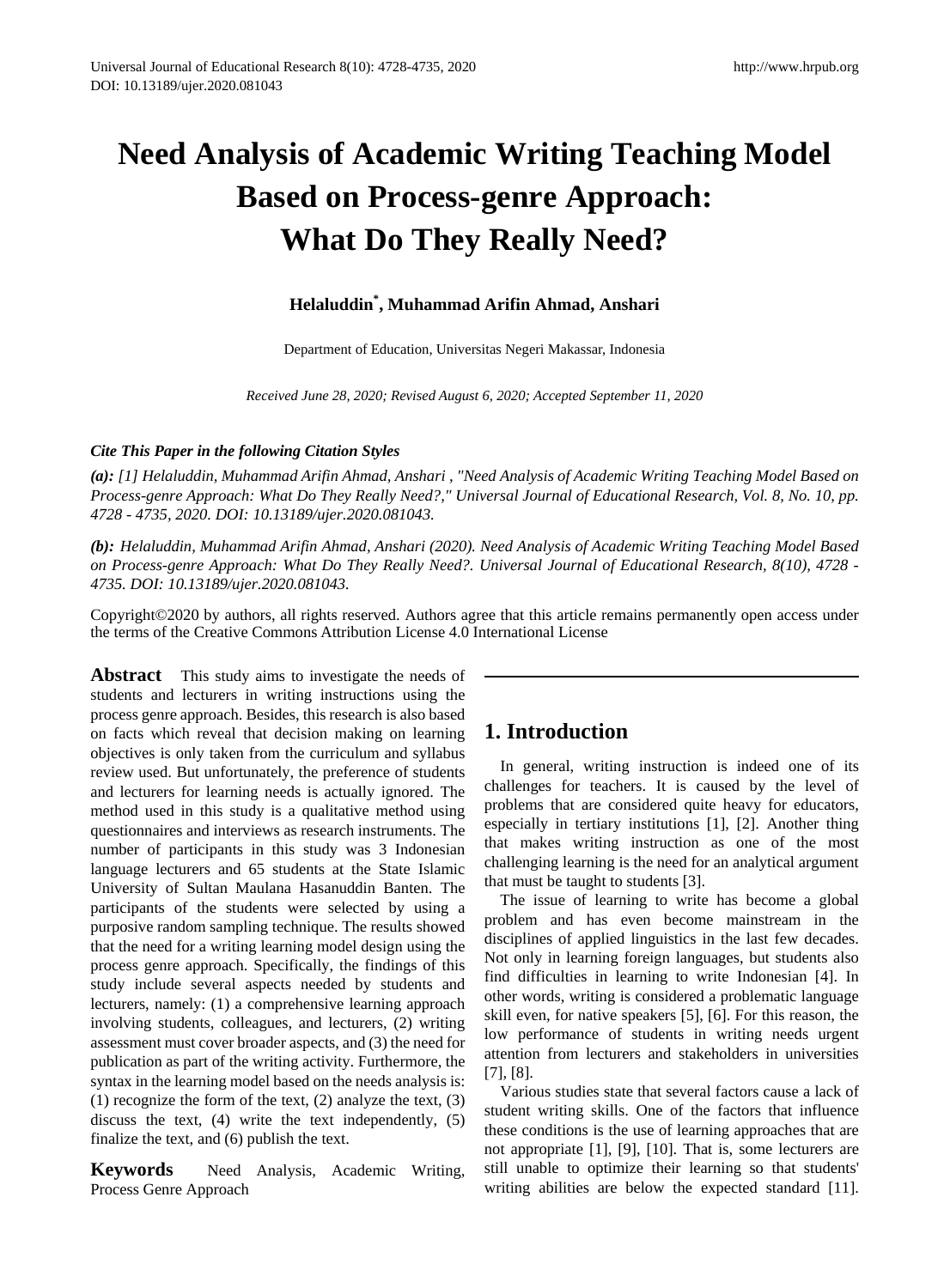Some students stated that they had never been taught to write well before entering college so that they found it difficult to express their ideas and ideas into the written form [12].

To improve the quality of academic writing instruction, one of the ways that can be taken by lecturers is to develop an appropriate learning model. The learning model is a conceptual framework that describes a flow or procedure systematically in managing and organizing learning activities that serve as guidelines for teachers [13]. The learning model contains five primary elements, namely: (1) syntax, (2) social system, (3) principles of reaction, (4) support system, and (5) instructional dan nurturant effects [14], [15].

There need to be aspects that are used as a reference to produce a good learning model. One issue in question is the learning approach. In general, there are three approaches used in writing learning so far, namely a product-based approach, a process-based approach, and a genre-based approach [16]. Because the three methods have their respective weaknesses, the researchers suggest using a combined approach, called the process-genre approach [17]–[19].

One way to develop a writing learning model is to do a needs analysis. Needs analysis is a series of activities carried out to identify and search for information related to initial needs before making improvements or developing a learning product [20], [21]. In writing learning, research on the needs analysis has been carried out by several researchers through various studies [22]– [25]. There is no study of needs analysis in writing teaching models that integrate the genre process approach from some of these studies. Besides, the majority of research is more focused on lecturers and experts as research subjects in getting a picture of the needs in the field. For this reason, students and lecturers need to be involved as real learning subjects in the area. The necessity of involving lecturers and students is based on the fact that they are active members in tertiary institutions that need to be included in the process of forming the classroom [26].

There are three problem statements in this study, namely: 1) how are students and lecturers' perceptions related to the importance of academic writing learning models in higher education? 2) how is perception of students and lecturers about the difficulties in academic writing instruction during this time? and 3) how is the perception and expectation of students and lecturers on the study of academic writing in the future?

# **2. Literature Review**

#### **2.1. Need Analysis**

Mitchel [20] states that need analysis is an examination

of the needs that exist for training that identifies the performance areas or programs in an organization where the practice is used. In line with Mitchell's statement, Cohen, Manion, and Morrison [21] explained that needs analysis is the activity of identifying problems or needs, which is then followed by the process of identifying objectives, content, implementation, target population, and intervention results.

Another definition states that needs analysis is an activity related to gathering information that will serve as a basis for developing a curriculum in meeting particular learning needs [27]. Requirement analysis is also interpreted as an activity analysis of all objective and subjective information needed to define and validate curriculum goals in a particular institutional context [28].

Needs analysis is considered the most appropriate method because it can inform many things about the nature and content of the target language needs [29]. Thus, the researcher or designer must gather information about the current situation and condition of the student's target[30]. Technically, several techniques can be used in investigating needs, namely questionnaires, observations, interviews, and analysis of authentic written and oral texts [30]–[37].

#### **2.2. Academic Writing**

Fadda [38] states that academic writing is a mental and cognitive activity because it is a product of the human mind. Mental and cognitive activities are illustrated as an image of someone working alone in a quiet environment. On the other hand, Aydin & Baysan [39] defined academic writing as a type of writing that begins with determining the problem. This indicates that academic writing needs technical planning and rules.

There are various difficulties and challenges faced by students in the academic writing process. The constraints that are intended include: (1) lack of student confidence in writing, (2) lack of student knowledge about theoretical knowledge and skills in writing, such as creating a writing framework, paraphrasing, and summarizing, and (3) academic writing sometimes expect students to write from expert positions, even when they are not experts in particular topics [38].

Almost similar to the description of Fadda, Bian & Wang [40] stated that students find it difficult to generate ideas, frame, paraphrase, and summarize their writing activities. Students also experience academic writing difficulties related to inaccurate writing styles, references, and quotes or citations [41].

#### **2.3. Process-genre Approach**

The type of integrative approach besides the product-process approach is the process-genre approach or process-genre approach. This approach is interpreted as a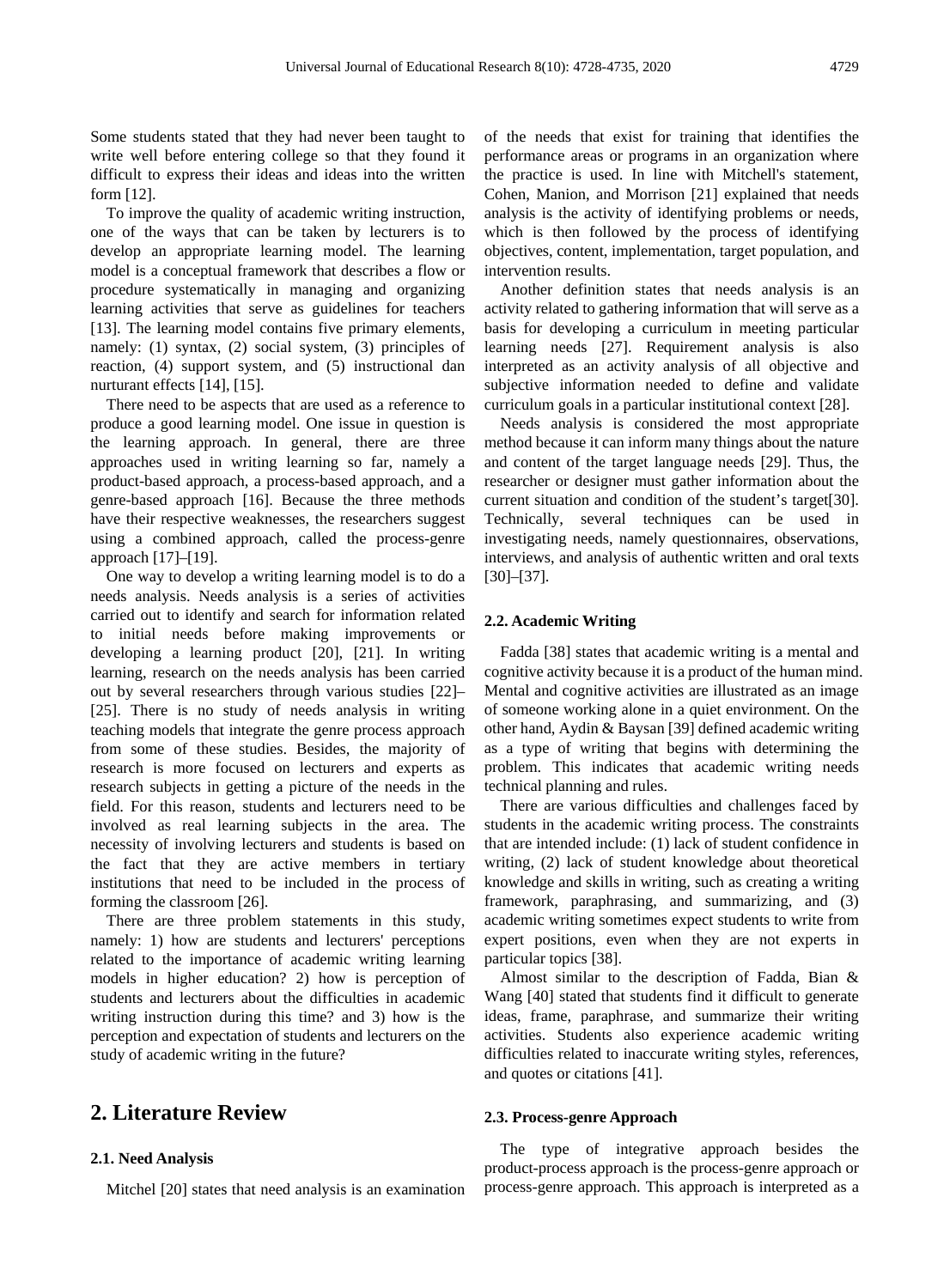writing activity, which is a blend of process and genre approaches. This approach comes by adopting a process model and genre theory intended as a solvable step of the various limitations in both approaches [9]. That is, the combination of the two approaches will complement each other's shortcomings. [19].

In the process-genre approach, the main point is the activity of writing, which is regulated by the process-genre approach in social situations. That is, an article always has a purpose based on a particular situation [42]. In the process-genre approach, practitioners and researchers find more benefits and advantages compared with their shortcomings. In particular, the stages in the process-genre approach are very complementary because they include language knowledge (product and genre approaches), context and purpose of writing (genre approach), and abilities needed in language use (process approach) [43].

There are several theories in this process-based genre approach. One of them is the theory of genre processes, which says there are six steps in the process-genre approach, namely the stages of preparation, modeling and reinforcing, planning, joint constructing, independent constructing, and revising [44]. Zhao [45] proposed another model in the process-genre approach by simplifying the steps into just four stages, namely: (1) analysis of model texts, (2) independent writing, (3) revising, and (4) editing or proofreading.

# **3. Materials and Methods**

#### **3.1. Research Method**

This research is a qualitative descriptive study using questionnaires and in-depth interviews individually. Qualitative method is a research method that aims to examine the complicated details of a unit, examine the relationship between social events, cultural phenomena & society through life, experience, behavior, perspectives, perspectives, emotions, and feelings [46], [47]. This method is believed to be able to understand the meaning deeply related to complex phenomena and life processes [48]. This study uses an in-depth study of a small group of people to guide and support the construction of research hypotheses. That is, the results of this qualitative study are descriptive and not predictive [49].

#### **3.2. Participants**

There are two groups of participants in this study, namely groups of students and lecturers. The student group consisted of 65 first-year students from various faculties at UIN Sultan Maulana Hasanuddin Banten. A next group is a group of lecturers who teach three Indonesian subjects with a minimum of three years of teaching experience. These participants were selected using a purposive random

sampling method using predetermined criteria [50]. Purposive sampling aims to choose cases that are rich in information to be able to explain research questions [51].

#### **3.3. Instruments**

#### a. Questionnaire

One of the tools used in this study was a questionnaire. This instrument was adapted from several tools used by previous researchers [49], [52], [53]. This questionnaire has three main focuses, namely: (1) student's language level, (2) student's language problem, and (3) student's language need. This questionnaire consists of 15 questions with answer choices and one essay question (open-ended question): *"Write down your suggestions in improving the quality of academic writing learning in Indonesian courses!"* Open items added to the final questionnaire aim to clarify the answers. This questionnaire has three main focuses, namely: (1) student's language level, (2) student's language problem, and (3) student's language need. This questionnaire consists of 15 questions with answer choices and one essay question (open-ended question): "Write down your suggestions in improving the quality of academic writing learning in Indonesian courses!" Open items added to the closed questionnaire aim to clarify their answers and establish the validity of the closed questions [54].

#### b. Semi-structured Interview

Other instruments used in this study were semi-structured interviews. This type of conversation is widely used within the scope of qualitative research because of several considerations, one of which is because it tends to be flexible [55]. That is, this semi-structured interview can be relied upon to collect data through interview guides that offer the freedom of informants to express their views in their language [56]. This instrument's use is also considered to have the potential to explore personal experiences in-depth and allow researchers to add questions with the aim of the process of clarification and elaboration [57], [58].

The interview process was conducted with three Indonesian lecturers individually to investigate academic learning in writing that was needed and needed by students. Interviews are held in a special room to avoid interfering with the atmosphere outside within 45-60 minutes. Conversations are recorded using a voice recorder with the consent of the respondent.

#### **3.4. Data Analysis**

The data analysis technique used in this study is the Interactive Analysis model (IA) [59]. IA is a model in producing a systematic representation of a phenomenon or the experience of the participants being studied. IA is based on the premise that those closest to the phenomenon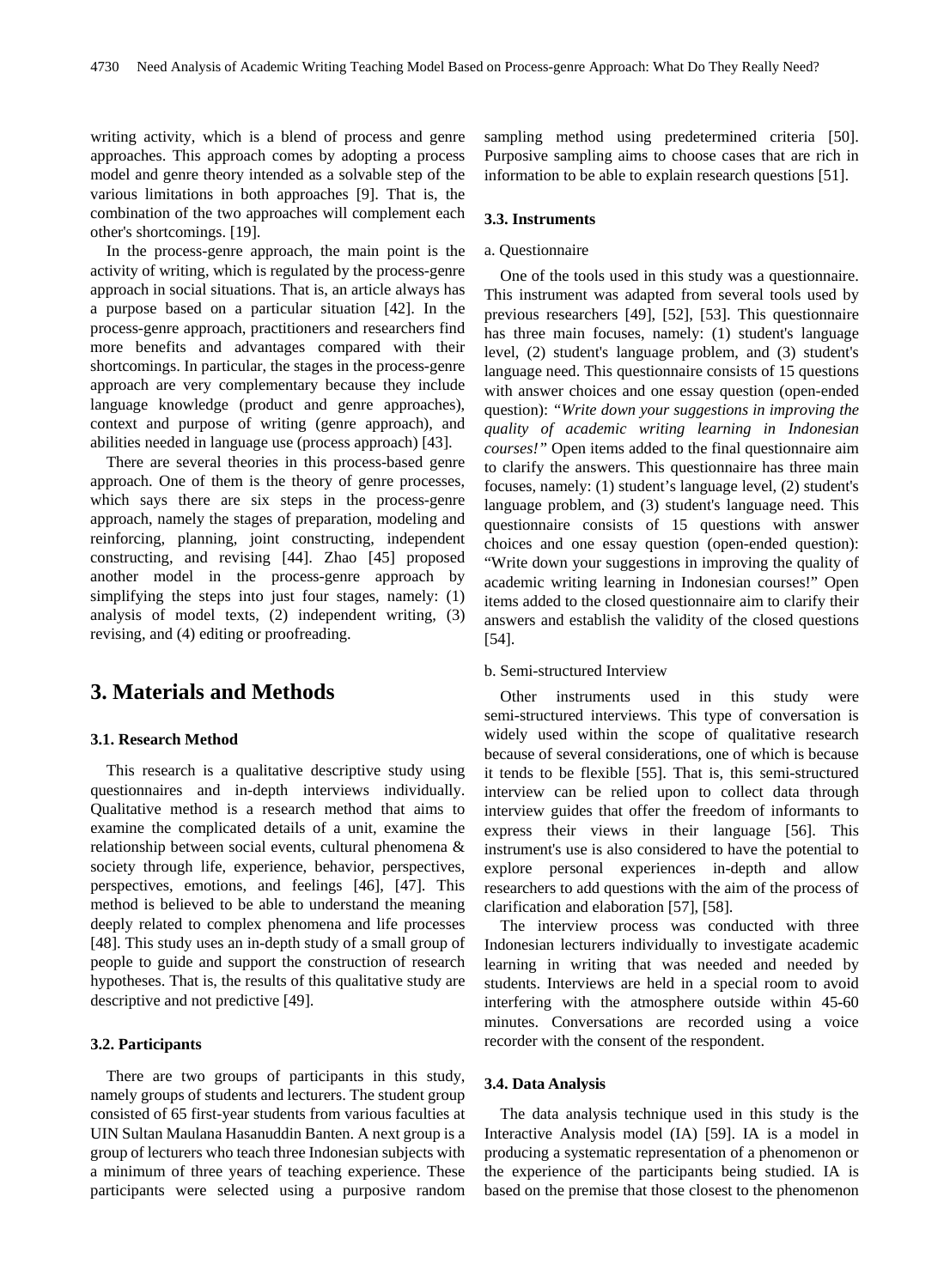under study are the ones who are most suitable for constructing a graphical representation of the effects and results of a system [60]. This model consists of three stages, namely: (1) the data reduction stage, (2) the data presentation stage, and (3) the stage of drawing conclusions or verification.

# **4. Results**

#### **4.1. Questionnaire Results**

**Table 1.** Student questionnaire results

| <b>Questioner Question</b>                                             | Answer                    | N  | $\frac{0}{0}$ |
|------------------------------------------------------------------------|---------------------------|----|---------------|
| learning<br>like<br>D <sub>0</sub><br>you<br>instruction?              | Really like               | 40 | 61.5%         |
| What are the benefits<br>of<br>writing instruction?                    | For a career/<br>iob      | 34 | 52%           |
| Writing<br>learning<br>is<br>as<br>expected                            | Disagree                  | 49 | 75%           |
| What did you produce?                                                  | Poetry                    | 52 | 80%           |
| What is the most challenging<br>part of writing?                       | Grammar                   | 40 | 61.5%         |
| Now an ideal learning model<br>is needed                               | Strongly agree            | 48 | 74%           |
| Topics that need to be raised<br>in writing instruction are            | General topics            | 35 | 54%           |
| The main aspect that must be<br>assessed in writing is                 | Writing ideas             | 44 | 68%           |
| feedback do<br>What<br>you<br>expect?                                  | <b>Discuss</b><br>writing | 36 | 55%           |
| It needs to be taught the steps<br>to write                            | Strongly agree            | 41 | 63%           |
| Do you need to be introduced<br>to other types of texts?               | Strongly agree            | 39 | 60%           |
| brainstorming<br>Should<br>be<br>done in writing instruction?          | Strongly agree            | 35 | 54%           |
| The need for sample text as a<br>reference                             | Strongly agree            | 56 | 86%           |
| The writer must know who<br>the prospective readers of the<br>text are | Agree                     | 39 | 60%           |
| results<br>Writing<br>be<br>must<br>published                          | Strongly agree            | 40 | 61.5%         |

Based on the table above can be obtained information that students like writing instruction. From the total 65 respondents, there were 40 students or 61.5% who expressed their liking for this learning. They love writing instruction because they assume that the skills will be useful for the future or their future work.

Unfortunately, there was a response from students by 52% or half of the respondents who claimed that their writing instruction had not been according to what they expected. It indicates that there is something wrong between what they expect and what is happening on the ground. Besides, the grammar aspect is the most challenging aspect for students in this learning. This condition is in line with students' responses to questionnaire questions, which state that they tend to

produce more poetry genres than academic styles.

Related to the aspect of writing performance assessment, more students choose aspects of writing ideas as the main aspects that must be assessed in writing activities. This aspect was chosen by students through a questionnaire of 68%. Other aspects, such as grammar, spelling, and choice of words in writing were chosen by respondents with a percentage that is not too large.

In a number of questionnaire questions, the researcher designed several activities characterized as the identity of a particular approach, product-based, process, and genre-based. Writing learning by focusing on examples of text as a reference in writing, stages of writing (prewriting, writing, & post-writing), and prospective audience (readers) are indications that a combined approach (process-genre approach) is needed by students. Finally, students also considered that the last stage of writing learning was not to collect the results of work to the lecturer but rather to proceed to the publication stage.

In the essay questions (open-ended question) on the questionnaire, the majority of students provide advice and recommendations to eliminate conventional learning strategies. According to them, most teachers only display examples of a text, and then students are asked to write texts with other themes and then collect them. Around 40% of students stated that after writing was received, teachers usually did not return the text, so they had difficulty identifying deficiencies or errors in their writing. This condition certainly has an impact on learning outcomes that are not effective writing. Birhan [61] emphasized the importance of instructors helping and providing valuable feedback and comments that build and motivate students in writing.

#### **4.2. Interview Results**

The results of interviews conducted with three lecturers obtained information that they still use conventional approaches in writing instruction. A traditional method is a product-based approach which is identical to learning to write by imitating existing examples of text. "I more often present a sample text then ask students to write by emphasizing some of the elements that must be present in their writing." Usually, the characteristics of a product-based approach begin by presenting an example and then asking students to write by following the pattern of the sample text.

Learning to write using the product approach, of course, must be changed immediately. This is because an approach is a traditional approach that trains students to imitate examples of text that are coherent and error-free in the linguistic aspect [62]. Many experts think that the product approach limits the writer's creativity because the lecturer's sample text bounds it [63] [64]. Also, the approach must be abandoned because it only produces text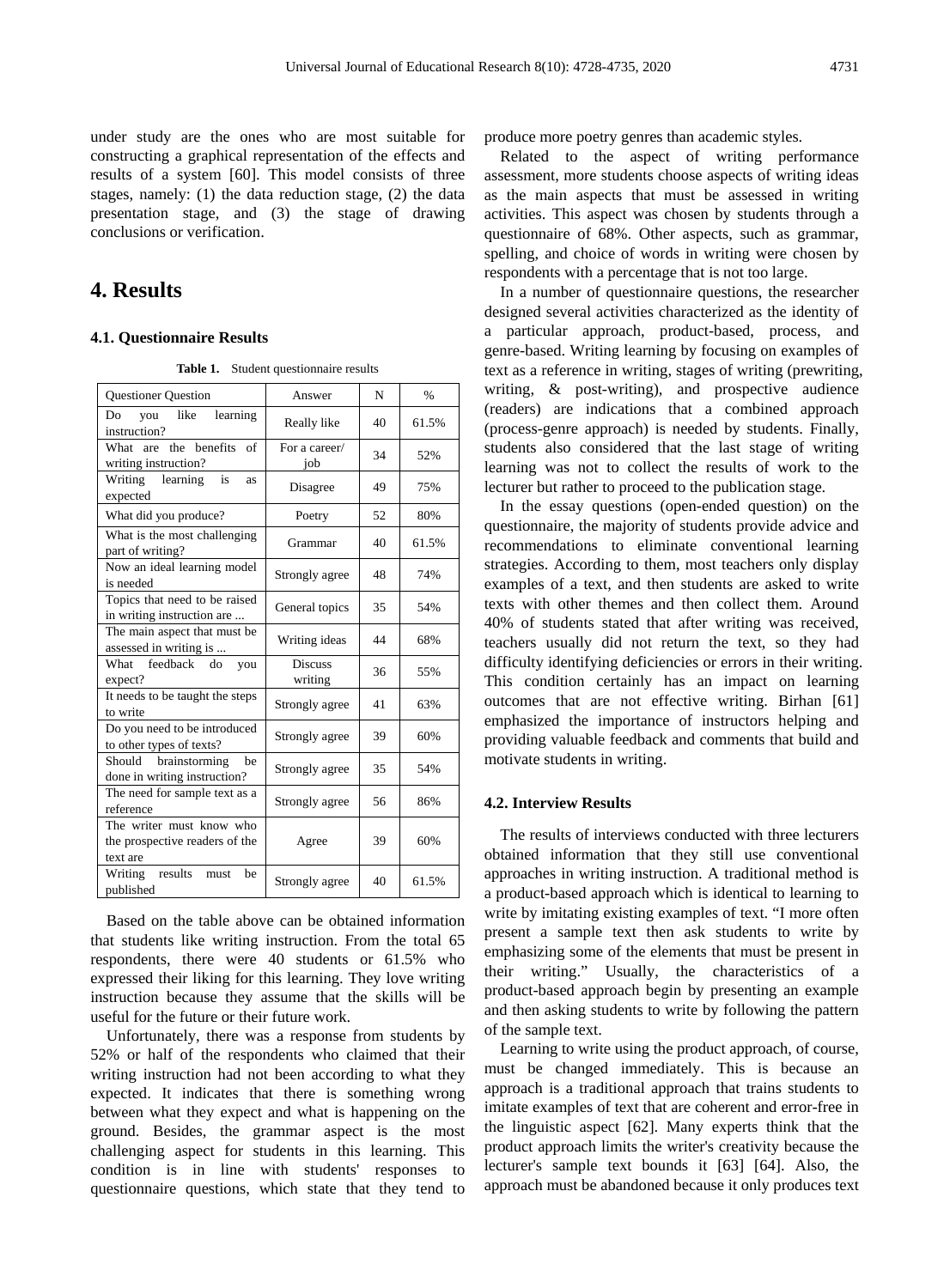copying activities that are meaningless. [65].

So far, teachers rarely use a process or genre approach, or even a combined approach (process genre). This happens because the teachers consider that the approach requires a relatively long duration of time in teaching. "The 100 minutes allocated at each meeting is felt to be very lacking in teaching academic writing in class." This argument is inaccurate because the process and genre approach can be made effectively and efficiently [66]. It should also be emphasized that the process-genre approach has many advantages packaged in one package. The process-genre approach is considered superior because it contains several aspects of emphasis in writing, namely: (1) language skills, (2) content knowledge, (3) writing process, and (4) communication emphasis to the audience [67] [68] [69].

All respondents in the interview session stated that learning to write has challenges that are not easy. One of the problems is the difficulty of students in expressing their ideas and ideas into written form. Aunurrahman [70] states that writing is a challenging activity because it includes the exercise of thinking, drafting, and correcting the text. Another factor is the lack of mastery of student vocabulary, so it is difficult to decipher the concept. Another opinion was also expressed by one of the respondents who claimed that the writing process is a process that takes a long time, so it is complicated to achieve instantly and concisely. In essence, the lack of student reading activity is believed to be a determining factor for their lack of vocabulary mastery, making it challenging to develop writing when given a writing assignment.

Regarding suggestions from respondents on future learning to write, many essential points need to be considered by teachers. Some of these points are: (1) the need to add Indonesian language subjects especially for academic writing content, (2) the need for varied and exciting learning approaches to arouse student motivation in writing, (3) aspects of assessment in learning to write must be comprehensively covered all aspects of a paper, and (4) there is a need for the stages of disseminating the final product of writing learning. The four points of advice should receive more attention from the lecturers so that students can write well. The aspects of evaluation, method selection, and publication activities are essential in designing writing learning models. Using interviews and questionnaires, researchers obtained information about the importance of developing writing teaching models by adopting a process-genre approach. On several quizzes and interview questions, the researcher proposes several stages of learning needed in writing. From the results of the needs analysis, the syntax of writing learning is packaged, namely: (1) recognizing the shape of the text, (2) analyzing the structure of the text, (3) discussing the text, (4) writing the text independently, (5) finalizing the text, and (6) publishing text.

### **5. Discussion**

As we already know that writing skills are language skills that have a vital role for students. This fact is based on the fact that the campus environment always requires students to be able to write well. The students are well aware that writing skills are needed in finding work in the future [31]. Besides, writing skills are believed to have a role in improving students' literate abilities in writing [71].

From the results of interviews with lecturers and questionnaires to students, it was concluded that the need for an innovative and compelling teaching model improves writing skills. One of them is by implementing a process-genre approach, which is a combination approach from the previous three approaches. The procedures in question are product, process, and genre-based methods. The combination of these three approaches aims to minimize the various deficiencies that exist so that learning objectives can be achieved optimally [16], [45].

The aspect of assessment in learning to write is also an essential aspect that teachers must focus on. The instructor suggests designing an assessment rubric that is not always focused on linguistic elements based on the results of the interview. A matter that is not much different was also stated by previous researchers [54], [55]. The two researchers noted that the assessment of students' academic writings so far tends to use assessment tools in analyzing vocabulary errors only.

In compiling an assessment rubric, instructors refer to various theoretical approaches that focus on discourse and linguistic features and specific rules of academic writing [72]. For this reason, the need for all aspects to be assessed in writing learning which includes: (1) content (relevant ideas), (2) organizing writing (structure and coherence), (3) use of language (vocabulary and grammar choices), and (4) use of mechanical aspects (grammar  $\&$ spelling). Thus, students' writing is comprehensively appreciated, and they feel that they have not been harmed by an irrelevant assessment rubric [73].

The majority of respondents expect a stage of publication of the text they produce from the results of interviews and questionnaires. That is, the stages in learning to write do not end at the assessment process conducted by the teacher. Text publications are carried out to inform the reality of the field by providing a truly in-depth perspective [74]. For the academic environment, the importance of publication is needed because it relates to career advancement and the form of professionalism of their work [75], [76].

# **6. Conclusions**

This article is a phase of needs analysis in developing an academic writing learning model with a process-genre approach. By using needs analysis, expectations, and a real picture of learning desired by students and lecturers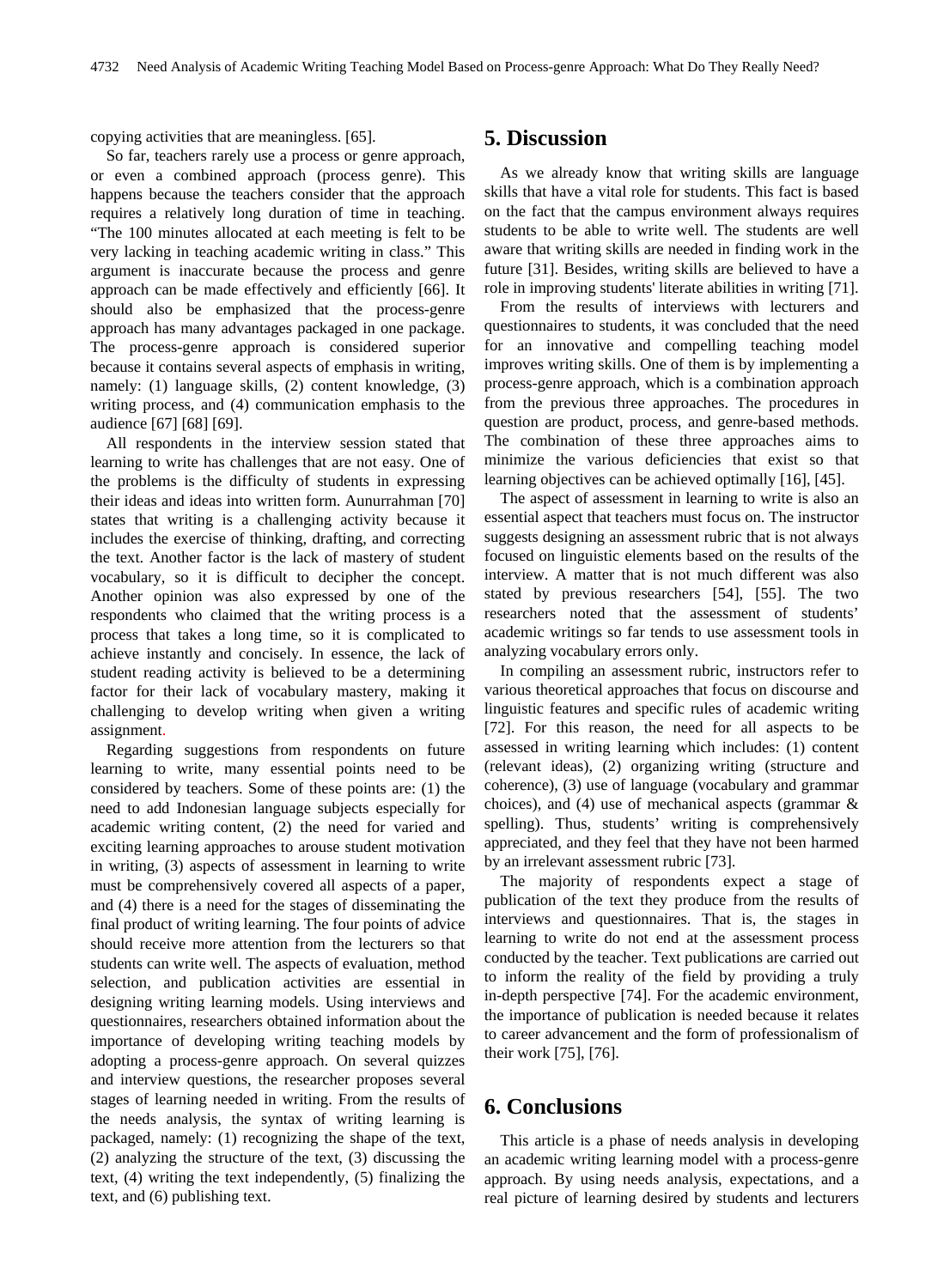can be mapped. Students and lecturers need writing learning that is designed with exciting and innovative steps based on the analysis of needs in this study. One of them is designing learning to write by using a process genre approach. This approach is a combined approach from the three previous methods, which were assessed by experts as having their respective shortcomings, so they need to be combined in minimizing these deficiencies. Other findings relate to the process of evaluating writing learning and writing publications. The lecturers and students need a comprehensive assessment design that focuses not only on grammar and spelling but also on aspects of ideas carried by students. Besides, the publication of writing that has been produced is also an essential step in the writing process. However, the written product produced will not have any effect if it is not disseminated. Dissemination of this article can be done through scientific publication media such as personal blogs, social media, campus bulletins, electronic journals, proceedings, researchgate accounts, osfpreprints, and others.

### **Acknowledgements**

The authors thank the State Islamic University of Sultan Maulana Hasanuddin Banten, Indonesia, to support this research and the Ministry of Religion of the Republic of Indonesia. It has funded this research through the 5000 Doctoral Scholarship program for 2017.

## **REFERENCES**

- [1] R. Ivanic and M. R. Lea, "New Contexts, New Challenges: The Teaching of Writing in UK Higher Education," in *Teaching Academic Writing in UK Higher education: Theories, Practices and Models.*, Ganobcsik-Williams, Ed. UK: Macmillan Publishing Company, 2006.
- [2] R. A. Alabere and A. Shapii, "The Effects of Process-Genre Approach on Academic Writing," *JEES (Journal English Educ. Soc.*, vol. 4, no. 2, pp. 89–98, 2019.
- [3] T. Lilis and J. Turner, "Students Writing in Higher Education: Contemporary Confusion, Traditional Concerns," *Teach. High. Educ.*, vol. 6, no. 1, pp. 57–68, 2001.
- [4] Helaluddin Helaluddin, "Analisis Kebutuhan dalam Redesain Silabus ( RPS ) Mata Kuliah Bahasa Indonesia di Perguruan Tinggi," *J. Gramatika*, vol. 4, no. 1, pp. 85–104, 2018.
- [5] K. M. Johnstone, H. Ashbaugh, and T. D. Warfield, "Effects of Repeated Practice and Contextual Writing Experiences on College Students' Writing Skills," *J. Educ. Psychol.*, vol. 94, no. 2, 2002.
- [6] M. Javed, W. X. Juan, and S. Nazli, "A Study of Students' Assessment in Writing Skills of the English Language," *Int.*

*J. Instr.*, vol. 6, no. 2, 2013.

- [7] J. H. Jahin, "The Effect of Peer Reviewing on Writing Apprehension and Essay Writing Ability of Prospective EFL," *Teach. Aust. J. Teach. Educ.*, vol. 37, 2012.
- [8] T. Sarala, B. I. Fauziah, and B. S. A. Rahim, "Role of Model Essays in Developing Students Writing Skills in malaysian Schools: A Review of Literature," *Mediterranian J. Soc. Sci.*, vol. 6, no. 56, 2015.
- [9] Babalola and H. A. Litinin, "Effects of Process-genre Based Approach on the Written English Performance of Computer Science Students in a Nigerian Polytechnic," *J. Educ. Pract.*, vol. 3, no. 6, pp. 1–7, 2012.
- [10] T. K. Akinwamide, "The Influence of Process Approach in ESL Students Performance in Essay Writing," *J. English Lang. Teach.*, vol. 5, pp. 16–29, 2012.
- [11] N. Heffernan, "An Integrated Approach to Teaching Academic Writing," *Asian EFL J.*, vol. 8, no. 3, pp. 249–258, 2006.
- [12] C. Y. Keong and I. H. Mussa, "Academic Writing Difficulties of Iraqi Postgraduate Students in Malaysia," *Int. J. Educ. Res.*, vol. 3, no. 6, pp. 25–34, 2015.
- [13] T. Tayeb, "Analisis dan Manfaat Model Pembelajaran," *Auladuna J. Pendidik. dasar Islam*, vol. 4, no. 2, pp. 48–55, 2017.
- [14] B. Joyce, M. Weil, and Emily Calhoun, *Models of Teaching*, Delapan. Yogyakarta: Pustaka Pelajar, 2011.
- [15] H. Wijaya and A. Arismunandar, "Pengembangan Model Pembelajaran Kooperatif Tipe STAD Berbasis Media Sosial," *J. Jaffray*, vol. 16, no. 2, pp. 175–196, 2018.
- [16] R. Badger and G. White, "A process Genre Approach to Teaching Writing," *ELT J.*, vol. 54, no. 2, pp. 153–160, 2000.
- [17] M. Dewle, "Why Genre-based Approach should be Used to Teach Academic Writing in Indian Context?," *J. Chem. Inf. Model.*, vol. 4, no. 1–9, pp. 1689–1699, 2017.
- [18] A. Tesfie, "Teachers' Cognition on Process Genre Approach and Practice of Teaching Writing Skills in EFL Context," *English Spesific Purp. World*, vol. 54, no. 19, 2017.
- [19] R. M. Agibuay, "Descriptive Writing Using the Process-genre Approach," *Asia Pasific J. Contemp. Educ. Commun. Technol.*, vol. 3, no. 1, 2017.
- [20] G. Mitchell, *The Trainer's Handbook, The AMMA Guide to Effective Training*. New York: AMACOM, 1993.
- [21] L. Cohen, L. Manion, and K. Morrison, *Research Methods in Education*. London: Routledge, 2007.
- [22] P. A. Bedoya, L. M. Valencia, and J. C. Montoya, "Students' Needs Analysis in An EFL Program for University Professors," *HOW*, vol. 22, no. 2, pp. 11–36, 2015.
- [23] K. V.D. Poel, T. V. Dyk, J. Gasiorek, and I. Blockmans, "A Needs Analysis for Communication by Pharmacists in A Multilingual Setting: First Step towards Syllabus and Materials Design," *Stellenbosch Pap. Linguist.*, vol. 44, pp. 189–212, 2015.
- [24] L. J. Cai, "Students' Perceptions of Academic Writing: A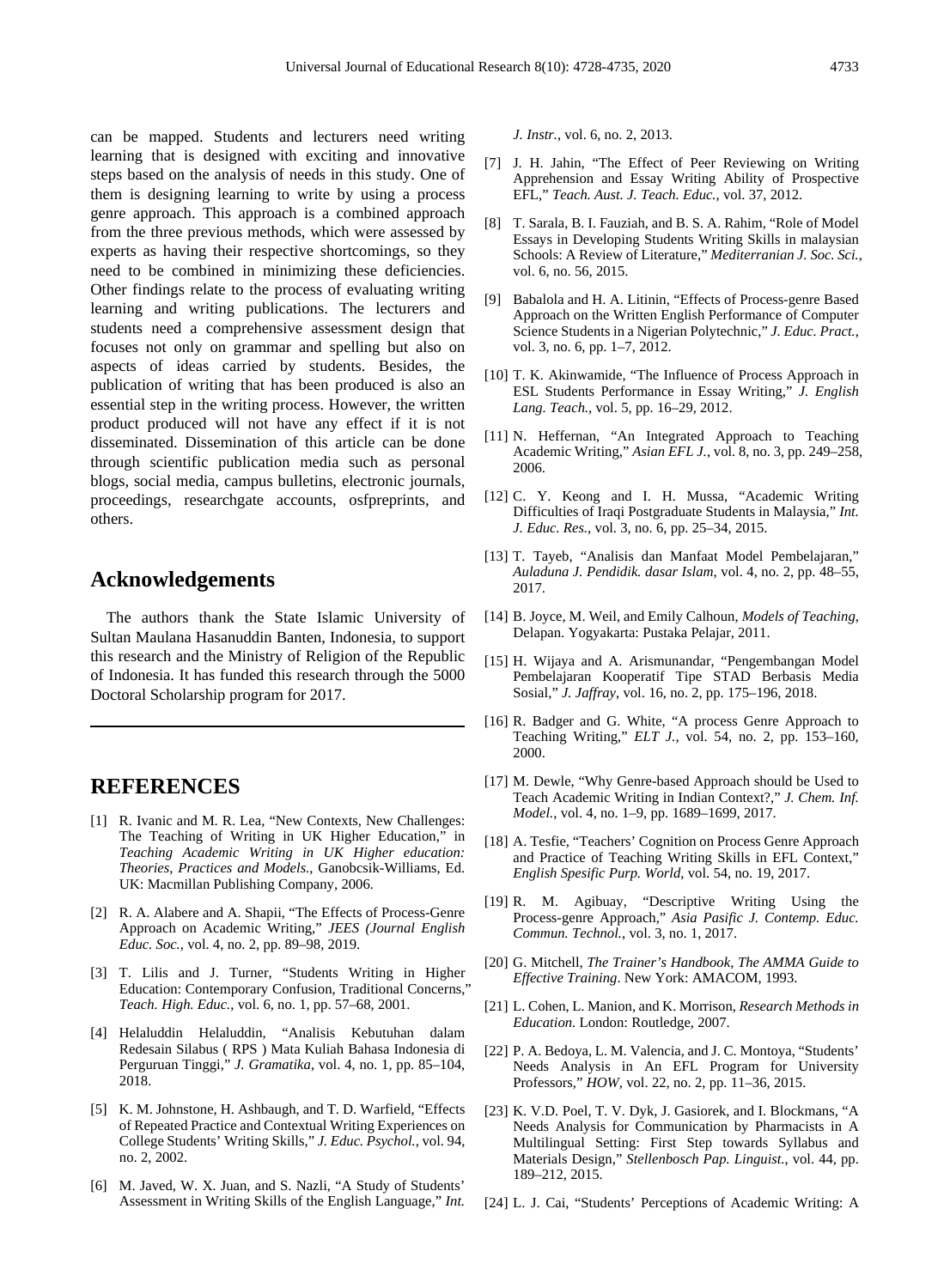Needs Analysis of EAP in China," *Lang. Educ. Asia*, vol. 4, no. 1, pp. 5–22, 2013.

- [25] S. Sothan, "Exploring English Language Needs According to Undergraduate Students and Employers in Cambodia," *Int. J. Linguist. Commun.*, vol. 3, no. 1, pp. 87–96, 2015.
- [26] D. J. Cothran, P. H. Kulinna, and D. A. Garrahy, "This is Kind of Giving a Secret Away: Students' Perspective on Effective Class Management," *Teach. Teach. Educ.*, vol. 19, no. 4, pp. 435–444, 2003.
- [27] J. D. Brown, *The Elements of Language Curriculum: A Systematic Approach to Programme Development*. Boston: Heinle & Heinle, 1995.
- [28] B. F. Unueshotse, "Needs Analysis of the Writing Skills of HND Business Studies Students at Auchi Polytechnic , Auchi Edo State," *Int. J. English Lit.*, vol. 8, no. 6, pp. 74–87, 2017.
- [29] T. Hutchinson, "Making Materials Work in The ESP Classroom," in *ESP in The Classroom: Practice and Evaluation*, D. Chamberlain and R. J. Baumgardner, Eds. Oxford: Modern English Publication in association with The British Council, 1988.
- [30] T. Dudley-Evans and M. St. Johan, *Developments in ESP: A Multidisciplinary Approach*. Cambridge: cambridge University Press, 1998.
- [31] A. S. E. Mohammed and H. S. M. Nur, "Needs Analysis in English for Academic Purposes: The Case of Teaching Assistants at the University of Khartoum," *How*, vol. 25, no. 2, pp. 49–68, 2018.
- [32] H. Basturkmen, *Developing Courses in Engkish for Spesific Purposes*. Basingstoke: Palgrave Macmillan, 2010.
- [33] J. D. Brown, "Foreign and Second Language Need Analysis," in *The Handbook of Language Teaching*, M. H. Long and C. J. Doughty, Eds. London: Wiley-Blackwell, 2009, pp. 269– 293.
- [34] K. Hyland, *English for Academic Purposes: An Advanced Resource Book*. London: Routledge, 2006.
- [35] J. C. Richards, *Curriculum Development in Language Teaching*. Cambridge: Cambridge University Press, 2001.
- [36] C. Graves, *Designing Language Courses: A Guided for Teachers*. bo: Heinle & Heinle, 1999.
- [37] R. West, "Need Analysis: State The Art," in *Teacher Education for Language for Spesific Purposes*, G. Brown, Ed. London: Multilingual Matters, 1997, pp. 68–97.
- [38] H. Al Fadda, "Difficulties in Academic Writing: From the Perspective of King Saud University Postgraduate Students,' *English Lang. Teach.*, vol. 5, no. 3, pp. 123–130, 2012.
- [39] G. Aydin and S. Baysan, "Perceptions of postgraduate students on Academic Writing Skills : A Metaphor Analysis Study," *J. Lang. Linguist. Stud.*, vol. 14, no. 2, pp. 212–239, 2018.
- [40] X. Bian and X. Wang, "Chinese EFL Undergraduates' Academic Writing, Rhetorical Difficulties and Suggestions," *Indones. J. Appl. Linguist.*, vol. 6, no. 1, pp. 20–29, 2016.
- [41] Aunurrahman, F. A. Hamied, and E. Emilia, "Exploring The

Tertiary EFL Students' Academic Writing Competences," *Indones. J. Appl. Linguist.*, vol. 7, no. 1, pp. 72–79, 2017.

- [42] M. A. Azhar, S. Kiran, and T. Khan, "Teaching Writing Skill Based on Process Genre Approach in Community Learning Context," in *Proceedings of SOCIONT 2016 3rd International Conference on Education, Social Science and Humanities*, 2016, no. May, pp. 412–417.
- [43] N. Pramila, "Approaches to Teaching English Writing: A Research Note," *Stud. Foreign Lang. Educ.*, vol. 39, pp. 141–148, 2017.
- [44] S. Agesta and B. Y. Cahyono, "Effect of Process-Genre Approach on the Indonesial EFL Writing Achievement Across Personality," *Int. J. English Lang. Linguist. Res.*, vol. 5, no. 3, pp. 39–48, 2017.
- [45] S. Zhao, "On the Application of The Process-genre Approach to Teaching English Writing," in *2017 3rd Annual International Conference on Modern Education and Social Science*, 2017, pp. 495–499.
- [46] J. W. Creswell, *Qualitative Inquiry & Research Design: Choosing among Five Approach*. London: Sage, 2007.
- [47] H. Helaluddin and H. Wijaya, *Analisis Data Kualitatif: Sebuah Tinjauan Teori & Praktik*. Makassar: Sekolah Tinggi Filsafat Jaffray, 2019.
- [48] N. K. Denzin and Y. S. Lincoln, *Handbook of Qualitative Research*. Yogyakarta: Pustaka Pelajar, 2009.
- [49] M. B. Ulla and D. Winitkun, "Thai Learners' Linguistic Needs and Language Skills: Implications for Curriculum Development," *Int. J. Instr.*, vol. 10, no. 4, pp. 203–220, 2017.
- [50] C. Teddlie and F. Yu, "Mixed Methods Sampling: A Typology with Examples," *J. Mix. Methods Res.*, vol. 1, no. 1, pp. 77–100, 2007.
- [51] I. J. A. Ubah and S. Bansilal, "Pre-service Mathematics Teachers' Knowledge of Mathematics for Teaching: Quadratic Functions," *Probl. Educ. 21st Century*, vol. 76, no. 6, pp. 847–863, 2018.
- [52] S. A. Boroujeni and F. M. Fard, "A Needs Analysis of English for Specific Purposes (ESP) Course for Adoption of Communicative Language Teaching: (A Case of Iranian First-Year Students of Educational Administration)," *Int. J. Humanit. Soc. Sci. Invent.*, vol. 2, no. 6, pp. 35–44, 2013.
- [53] T. Hutchinson and A. Waters, *English for Spesifik Purpose: A Learning-centered Approach*. Cambridge: Cambridge University Press, 1987.
- [54] E. Singer and M. P. Couper, "Some Methodological Uses of Responses to Open Questions and Other Verbatim Comments in Quantitative Surveys," *Methods, data, Anal.*, vol. 11, no. 2, pp. 1–19, 2017.
- [55] C. Glensce and A. Penskin, *Becoming Qualitatives Researchers: An Introduction*. New York: Longman, 1992.
- [56] D. Wilkinson and P. Birmingham, *Using Research Instruments: A Guide for Researchers*. London: RoutledgeFalmer, 2003.
- [57] K. H. Guthrie, "'Nothing is Ever Easy': Parent Perceptions of Intensity in Their Gifted Adolescent Children," *Qual.*